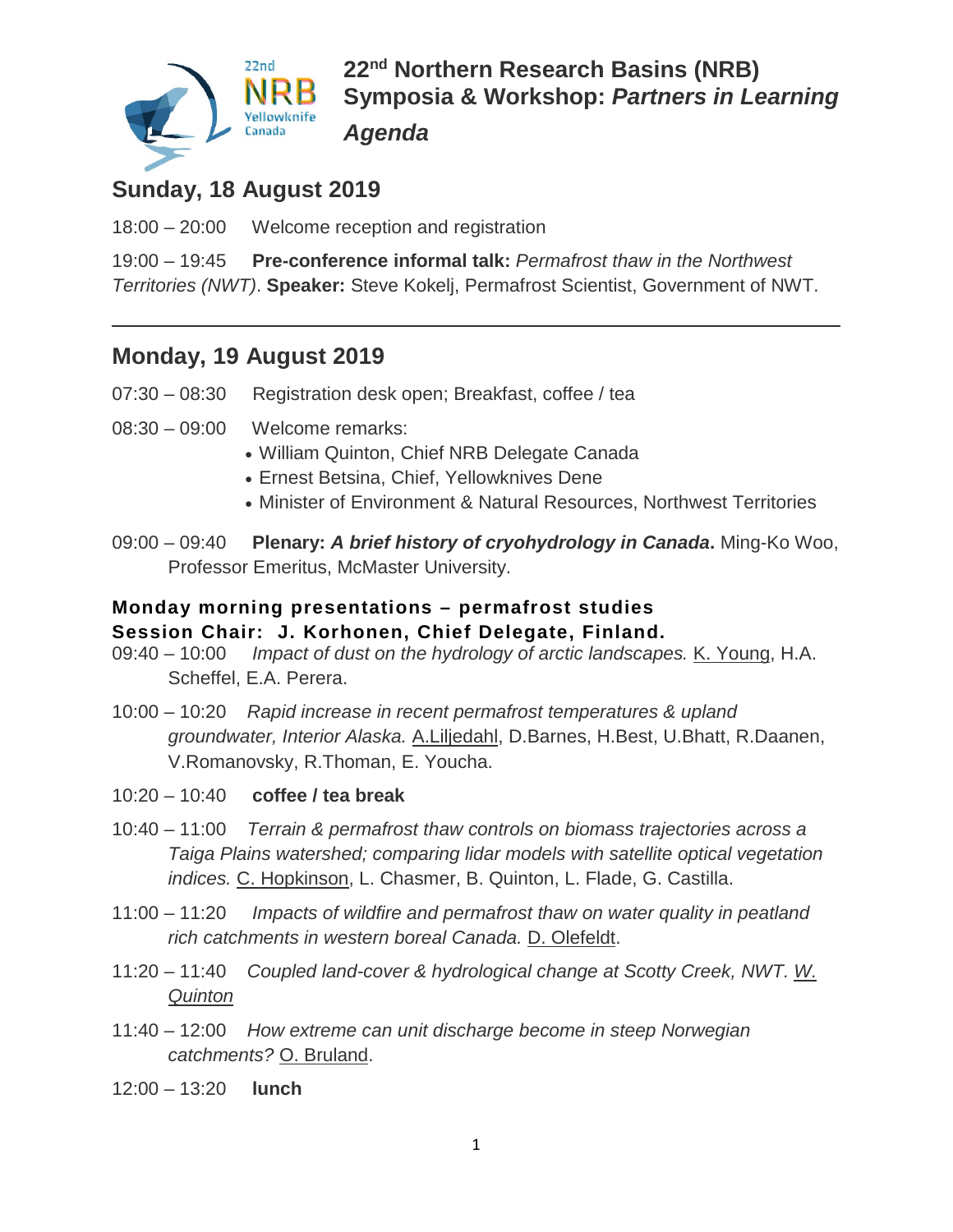

# **Monday afternoon presentations – hydrological modelling Session Chair: S. Stuefer, Chief Delegate, United States.**

- 13:20 13:40 *Challenges and opportunities of implementing the national water model in Alaska.* S. Lindsey.
- 13:40 14:00 *A regional hydrologic model of the Liard river basin.* J.Craig, G. Brown.
- 14:00 14:20 *Identification of critical locations along steep watercourses using GIS and 2D hydrodynamic modelling.* A. Moraru.
- 14:20 14:40 **coffee / tea break**
- 14:40 15:20 *Aufeis of Northeast Russia in changing climate and developments in Russian northern hydrology.* O. Makarieva.
- 15:20 15:40 *Water Survey of Canada presentation*. S. Palfreyman,
- 15:45 17:00 **Prince of Wales Northern Heritage Centre Tour:** Meet in hotel lobby. The Prince of Wales Northern Heritage Centre houses, manages the museum collections of the Government of the Northwest Territories.
- 17:00 18:00 free time
- 18:00 19:30 **dinner**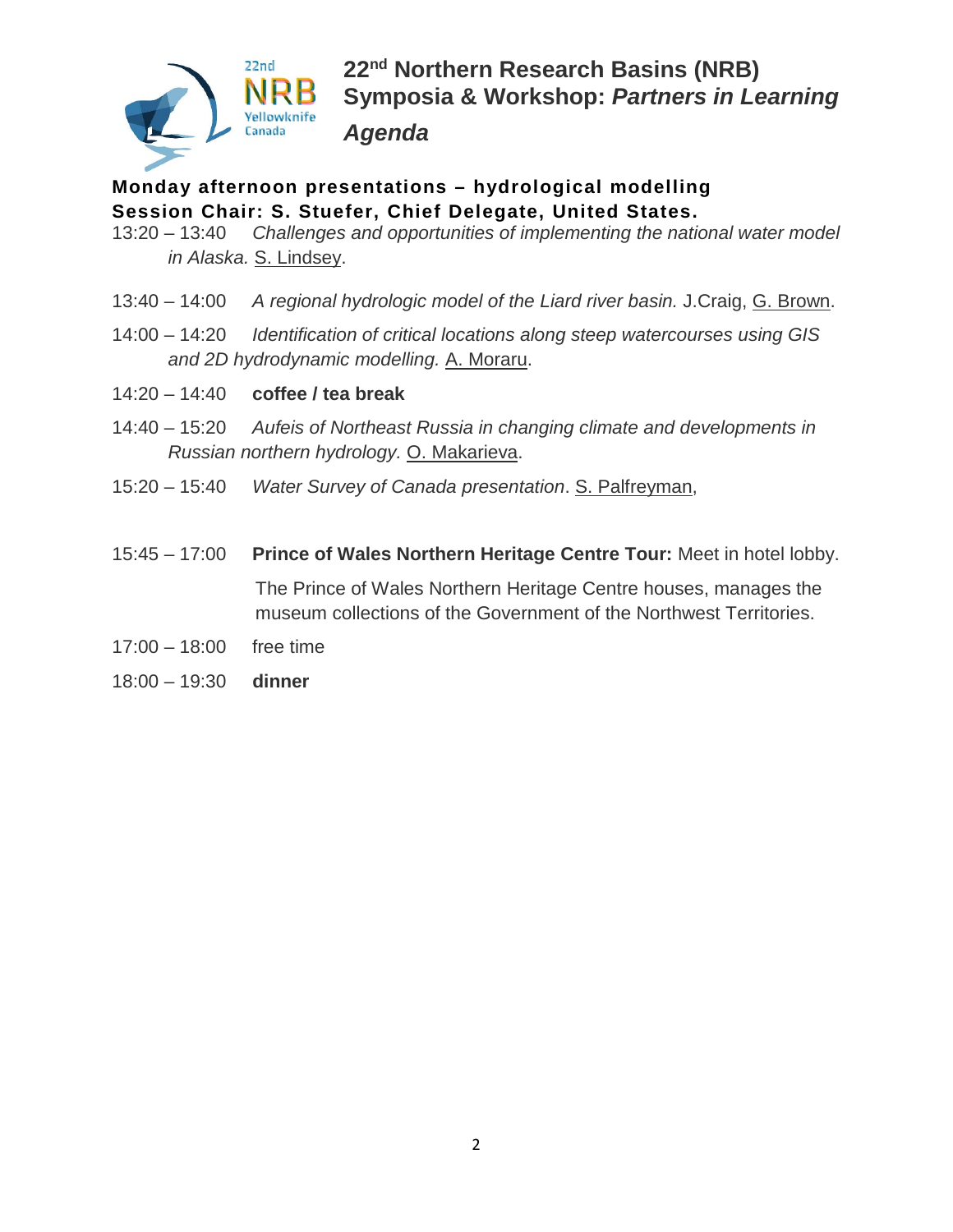

## **Tuesday, 20 August 2019**

- 08:00 08:30 Registration desk open; Breakfast, coffee / tea
- 08:45 09:00 Opening remarks
- 09:00 09:40 **Plenary: W***ater quality in three rivers around Yellowknife, NWT.* Pieter Aukes, Wilfrid Laurier University. *S.L. Schiff, M.C. English, R. Staples, M. Palmer*.

#### **Tuesday morning presentations – biogeochemical studies Session Chair: O. Bruland, Chief Delegate, Norway.**

- 09:40 10:00 *Carbon cycling in the central subarctic boreal shield, Canada.* S. Schiff, P. Aukes, M. English, R. Elgood, P. Dainard, J. Venkiteswaran.
- 10:00 10:20 *Gordon Foundation MacKenzie data stream project*. L. Day, C. DuBois.
- 10:20 10:40 **coffee / tea break**
- 10:40 11:00 *Hydrological changes and carbon transport in the four largest Siberian Arctic river basins.* K. Suzuki, T. Hiyama, K. Ichii, Y. Iijima, K. Matsuo, D. Yamazaki.
- 11:00 11:20 *Climate change impacts on mercury accumulation in northern lake sediments.* J. Korosi.
- 11:20 11:40 *Mercury inputs to the Mackenzie River and the Beaufort Sea: Future impacts of permafrost thaw.* C. Zdanowicz.
- 11:40 12:00 *Understanding lake response to thawing permafrost in the Subarctic.* C. Coleman, J. Thienpont, J. Korosi.
- 12:00 13:20 **lunch**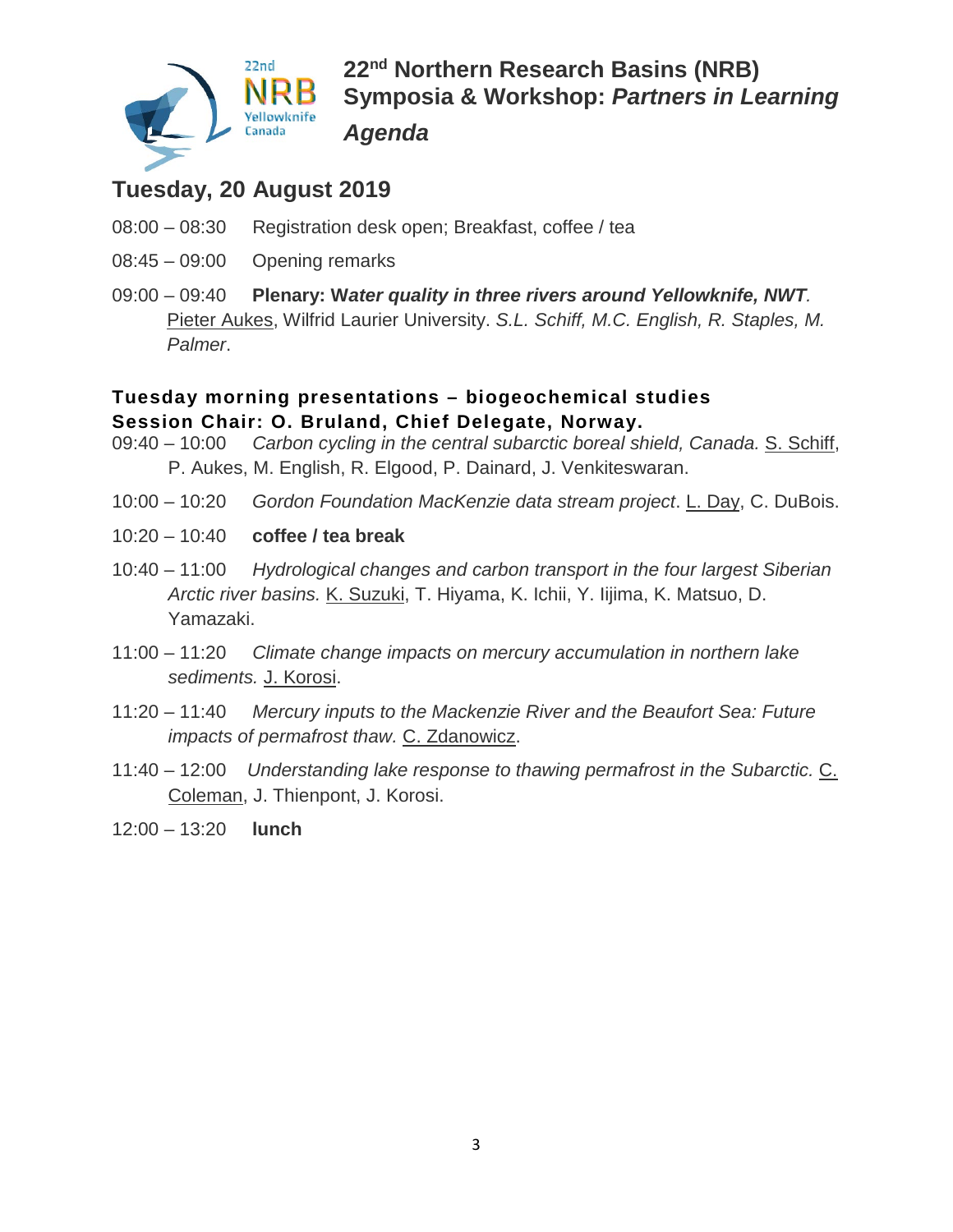

#### **Tuesday afternoon presentations – snow and ice Session Chair: O. Makarieva, Chief Delegate, Russia.**

- 13:20 13:40 *A new, integrated Arctic snow observing system for improved understanding and prediction of hydrology, permafrost and ecology.* P. Marsh, C. Derksen, G. Hould Gosselin, A. Jitnikovitch, J. King, B. Majumder, A. Pietroniro, P. Seccombe-Hett, O. Sonnentag, J. Theriault, A. Toure, M. Tsui, B. Walker, E. Wilcox.
- 13:40 14:00 *Operational snow measurements with ground penetrating radar: A case study from Överuman, Sweden.* W. Marchand, B. Norell.
- 14:00 14:20 *Spatial and temporal trends in end-of-winter snow cover properties north and south of treeline in a large sub-Arctic river basin.* M. Richardson, D. Tokarski, S. Kokelj.
- 14:20 14:40 **coffee / tea break**
- 14:40 15:00 *Decreasing precipitation phase uncertainty in cold region conceptual snow models applying daily & hourly timescales.* J. Feiccabrino, D. Gustafsson.
- 15:00 15:20 *Performance of a blowing snow model for characterizing the spring snow distribution in a small tundra watershed near Iqaluit.* K. Smith, M. Richardson.
- 15:20 15:40 *Assessing snowpack water equivalent in the Snare River watershed.* J. Hickman, M. English, N. Wilson, S. Kokelj.
- 15:40 16:00 *Long-term evidence for hydrological system regime change from the Fish Creek (Iqalliqpik) watershed observatory in northern Alaska, United States*  of America. C. Arp, M. Whitman, R. Kemnitz.
- 16:00 16:20 *Predicting changes in discontinuous permafrost using an interface model of soil freezing and thawing.* E. Devoie, J. Craig, W. Quinton.
- 16:20 16:40 *Aboriginal Aquatic Resource And Oceans Management (AAROM) Program Update* M. Low

17:00 – 21:00 **Off-site event and dinner:** Meet in lobby at 17:00 to board bus.

*The Dene and our Land: 3 communities, 1 Dene culture: Yellowknife, Ndilo and*  **Dettah.** Learn about the significance of the land to the Dene. Be introduced to the Dene people and the significance of their land and cultural traditions. Visit B. Dene Adventures' camp to share Dene culture, art and foods. Listen to the beat of the traditional drums and join the excitement of traditional Dene Hand Games and dinner.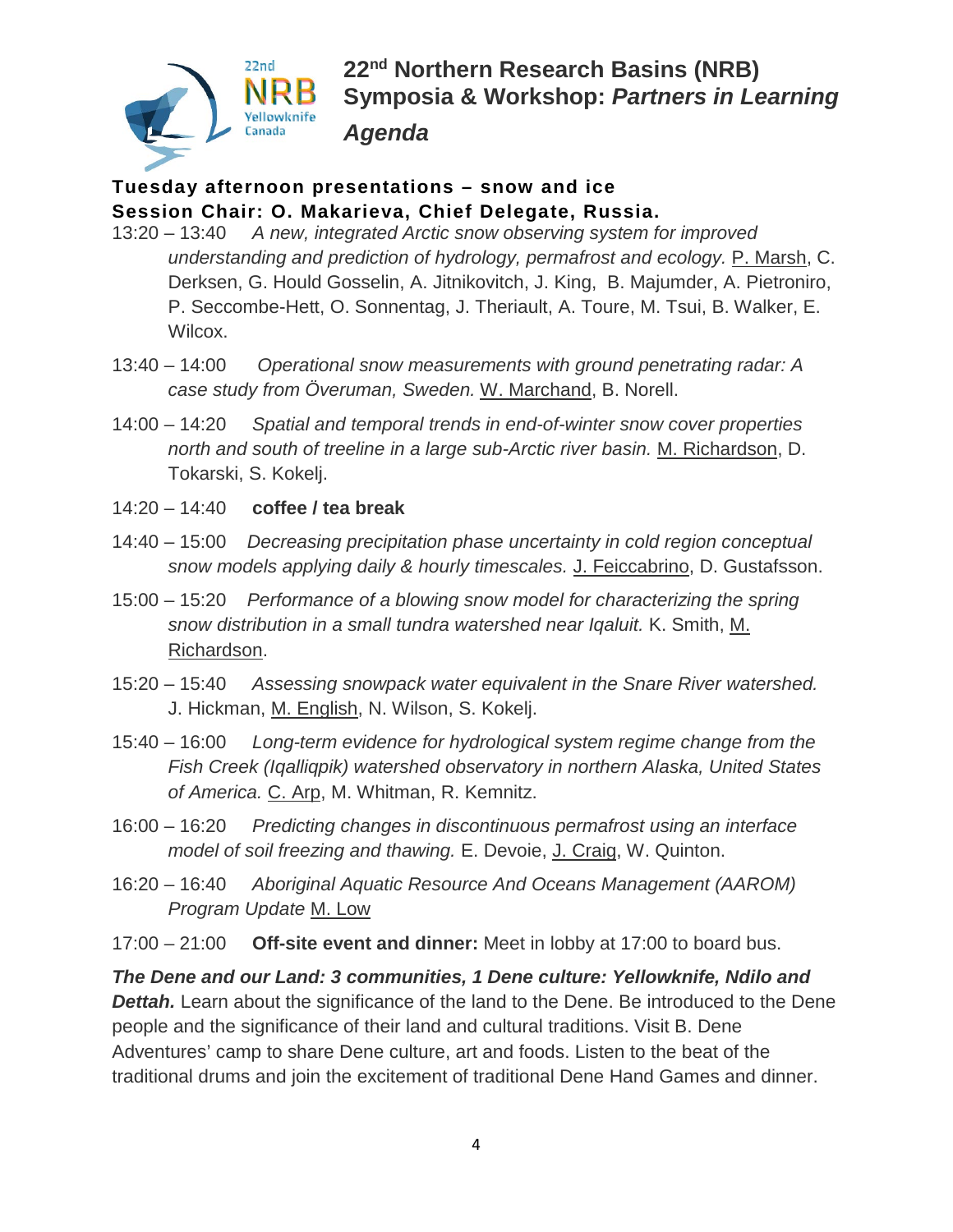

**22nd Northern Research Basins (NRB) Symposia & Workshop:** *Partners in Learning Agenda*

## **Wednesday, 21 August 2019**

- 08:00 08:30 Registration desk open; Breakfast, coffee / tea
- 09:00 09:15 Opening remarks

#### 09:15 – 10:00 **Pre-Tour Talk: Fifteen Years of Research on Perennial Ice Patches in the Mackenzie Mountains**.

This talk will provide an overview of the archaeological and paleo-environmental significance of alpine ice patches in the Selwyn and Mackenzie Mountains of the Northwest Territories, and discuss the potential impacts of the anticipated loss of ice patches from the alpine landscape due to climate change. **Speaker:** Glen MacKay, Territorial archaeologist, Prince of Wales Northern Heritage Centre, Government of Northwest Territories.

10:00 – 14:00 **Off-site event –** *Great Slave Lake Cruise & Fish Fry:* Meet in hotel lobby at 10:00 to depart.

Experience a Great Slave Lake harbour tour, sightseeing, houseboats, and a Northern Gourmet shore lunch of fresh fish. (Led by: Yellowknife Outdoor Adventures). *Note: Please dress for the weather – it will be windy and much cooler on the water than on land. Please wear appropriate footwear for boating/hiking.*

#### 14:00 – 18:00 **Off-site event –** *A Big City in the Boreal Forest Tour:* Meet at docks, directly after fish fry.

Join us for a journey of stories and music that will take you into the heart of where our beloved town began. The tour begins at the Legislative Assembly where we will break the norms of polite conversation to talk politics, NWT style! As unique as our form of governance, the architecture and the artwork that is housed within its walls also speak volumes about the people of the NWT. The next stop is the Mining Heritage Site at Giant Mine to dig into our golden past and watch the ravens play in the summer sunlight. Then it is off to Yellowknife's heart, Old Town, to step back in time and visit the area where this town began. We will see buildings that have had many lives nestled next to modern homes, hear the stories and maybe, meet some of the characters.

The returning aurora spotlights such Old Town locales, like Pilot's Monument, McMeekin Causeway, Hudson Bay Warehouse, The Wild Cat Café, and Weaver & Devore. Plus, a stroll around the Mining Heritage Site at old Giant Mine and the Legislative Assembly Building. (Led by: Strong Interpretation).

**Note:** We will be exploring by foot on paved and uneven surfaces, including steep stairs to the top of the "Rock".

#### 18:00 – 19:30 **dinner**

19:00 – 20:00 Chief delegates meeting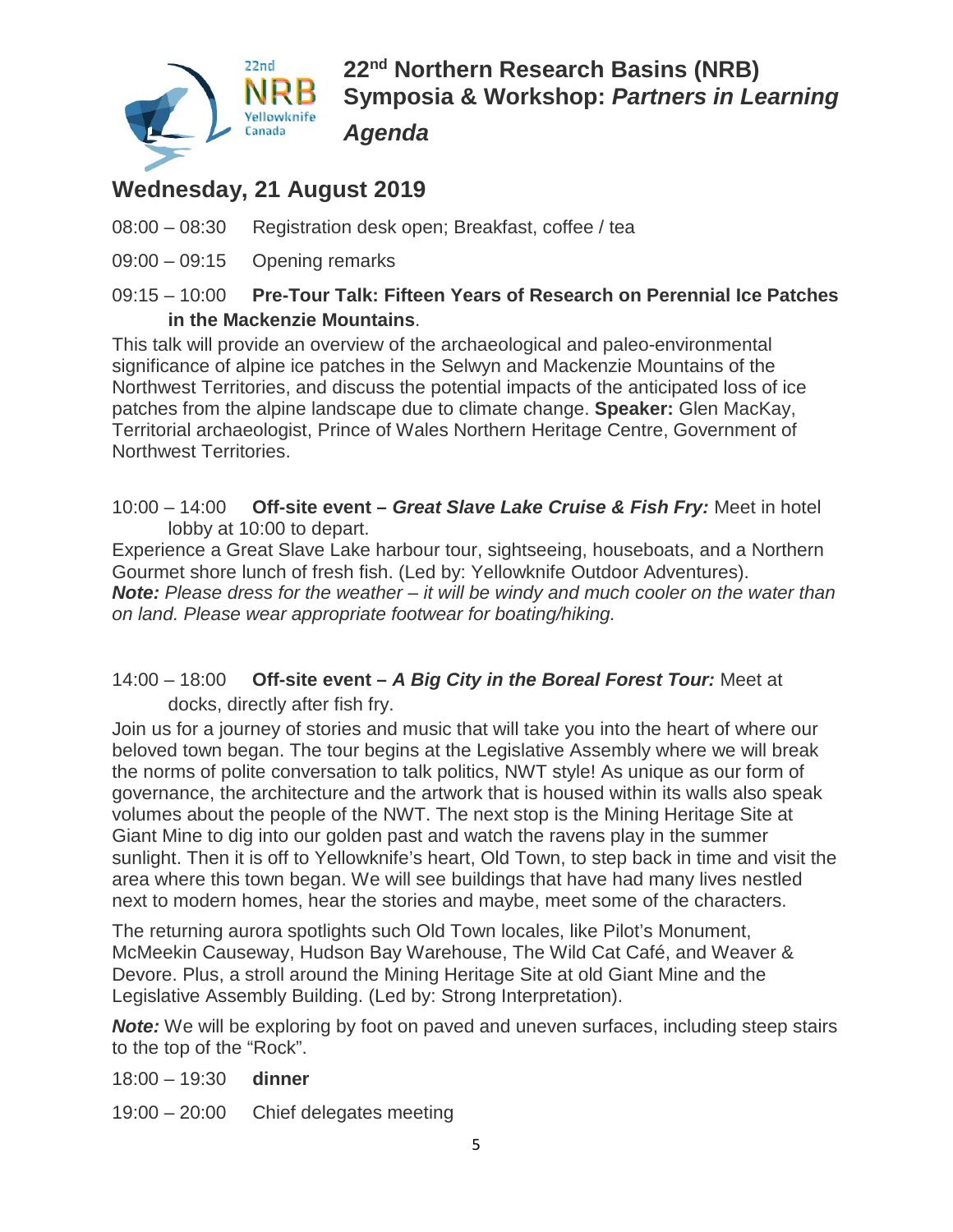

**22nd Northern Research Basins (NRB) Symposia & Workshop:** *Partners in Learning Agenda*

## **Thursday, 22 August 2019**

- 08:00 08:30 Registration desk open; Breakfast, coffee / tea
- 08:45 09:00 Opening remarks
- 09:00 09:40 **Plenary delivered by Cindy Gilday**, Déline Dene Band.

# **Thursday morning presentations – northern rivers and streams Session Chair: K. Suzuki, Observer, Japan.**

- Recent changes of the winter and spring season hydrological regime in *Finland.* J. Korhonen.
- 10:00 10:20 *A snow quality assessment tool based on new techniques and*  Sámi *knowledge for Northern Sweden.* D. Gustafsson.
- 10:20 10:40 **coffee / tea break**

#### **Thursday morning presentations – changing landcovers Session Chair: K. Suzuki, Observer, Japan.**

- 10:40 11:00 *Determining the trajectory of permafrost environments in northwestern Canada's discontinuous permafrost zone.* O. Carpino, R. Connon, J. Craig, E. Devoie, K. Haynes, W. Quinton.
- 11:00 11:20 *Hydrological implications of permafrost thaw-induced landscape transition in the discontinuous permafrost zone at Scotty Creek, NWT.* K. Haynes, R. Connon, W. Quinton.
- 11:20 11:40 *Spatial drivers of permafrost thaw using lidar remote sensing, machine learning and in situ methods.* L. Chasmer, C. Mahoney, A. Paluck, R. Connon, W. Quinton, C. Hopkinson.
- 11:40 12:00 *Quantifying spatially distributed shrub biomass in the boreal forest of Northwestern Canada using destructive field sampling, allometry and multispectral lidar derivatives.* L. Flade, C. Hopkinson, L. Chasmer.
- 12:00 13:20 **lunch**
- 13:20 16:00 **Partners in Learning panel discussion part 1:** Moderated by D. Livingstone; Panelists: M. Miltenberger, G. Norwegian, J. Zoe, W. Hagen.
- 15:00 15:20 **coffee / tea break** *(during discussion).*
- 16:00 18:00 free time

#### 18:00 – 23:00 **Banquet, featuring musician Lee Mandeville.**

Lee Mandeville has been fiddling since the age of nine and has been crowned the Canadian Métis Fiddle Champion. Lee will be accompanied by his father George on guitar and Ted Mildenberger on bass.